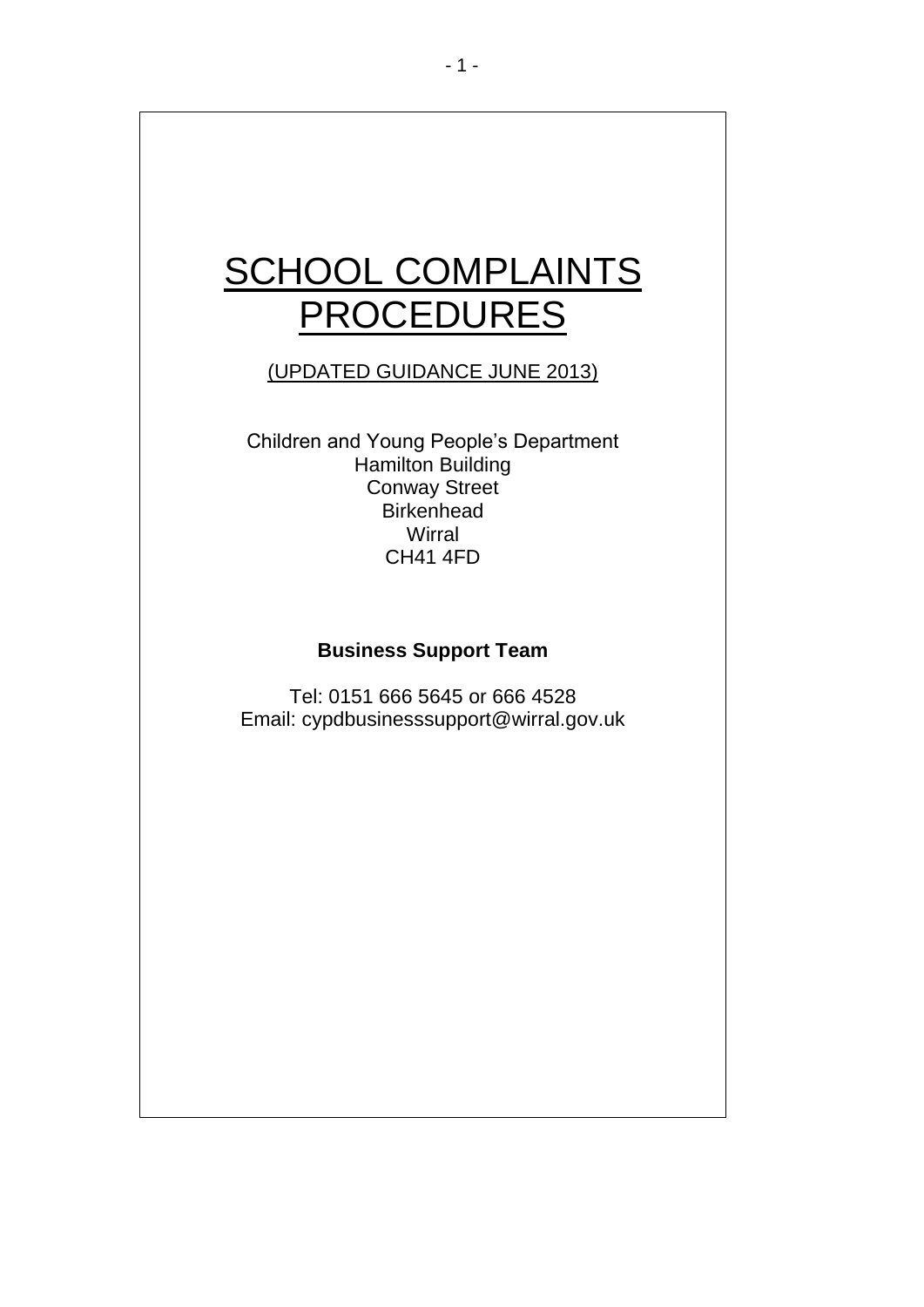## **SCHOOL COMPLAINTS PROCEDURES (Excluding Academies)**

The School Standards and Framework Act 1998 requires schools to establish a formal complaints procedure. The procedure must make provision for complaints from different categories of person i.e. governors, parents, guardians, pupils and the general public. This guidance document suggests a four-stage complaints procedure to manage complaints from parents, guardians and members of the general public starting with an informal stage for concerns and ending with an appeal to the governing body. The first stage deals with concerns which have the potential to be managed by the majority of the staff during the course of their duties Complaints dealt with at stage 2 should either be managed by the Headteacher or a senior member of staff. When a formal complaint arises and is not dealt with to the satisfaction of the complainant, it will first be addressed by the Headteacher at stage 3, if they have not been involved at stage 2, then subsequently by the governing body at stage 4.

Section 29 of the Education Act 2002 requires governing bodies of all maintained schools and nursery schools in England to have in place by 1 September 2003 a procedure to deal with complaints. Governors may wish to refer to the Department for Education website for further information regarding "Complaints against Schools".

In formalising their complaints procedure governing bodies need to be aware that they may need to have a response mechanism to urgent or serious complaints about the Headteacher or a senior staff member, a member or the Chair of the Governing body and have appropriate provision in place (see stage 4 Guidelines for a committee of governors dealing with complaints).

### **Complaints not covered by the procedure**

Staff grievance and capability proceedings along with child protection investigations are outside the process.

### **Complaints that are covered by the procedure**

The range of complaints Concerns raised are likely to be wide ranging and varied and could include complaints concerning:

- child's lack of progress at school
- disagreements over school policy e.g. homework, uniform
- health and safety issues, cleanliness of facilities and state of repair
- inappropriate discipline
- individual teacher's actions or attitudes toward a parent or pupil
- lack of effective action e.g. over bullying
- playground supervision
- racist behaviour
- sexual harassment
- teacher's failure to keep order
- unfair treatment of child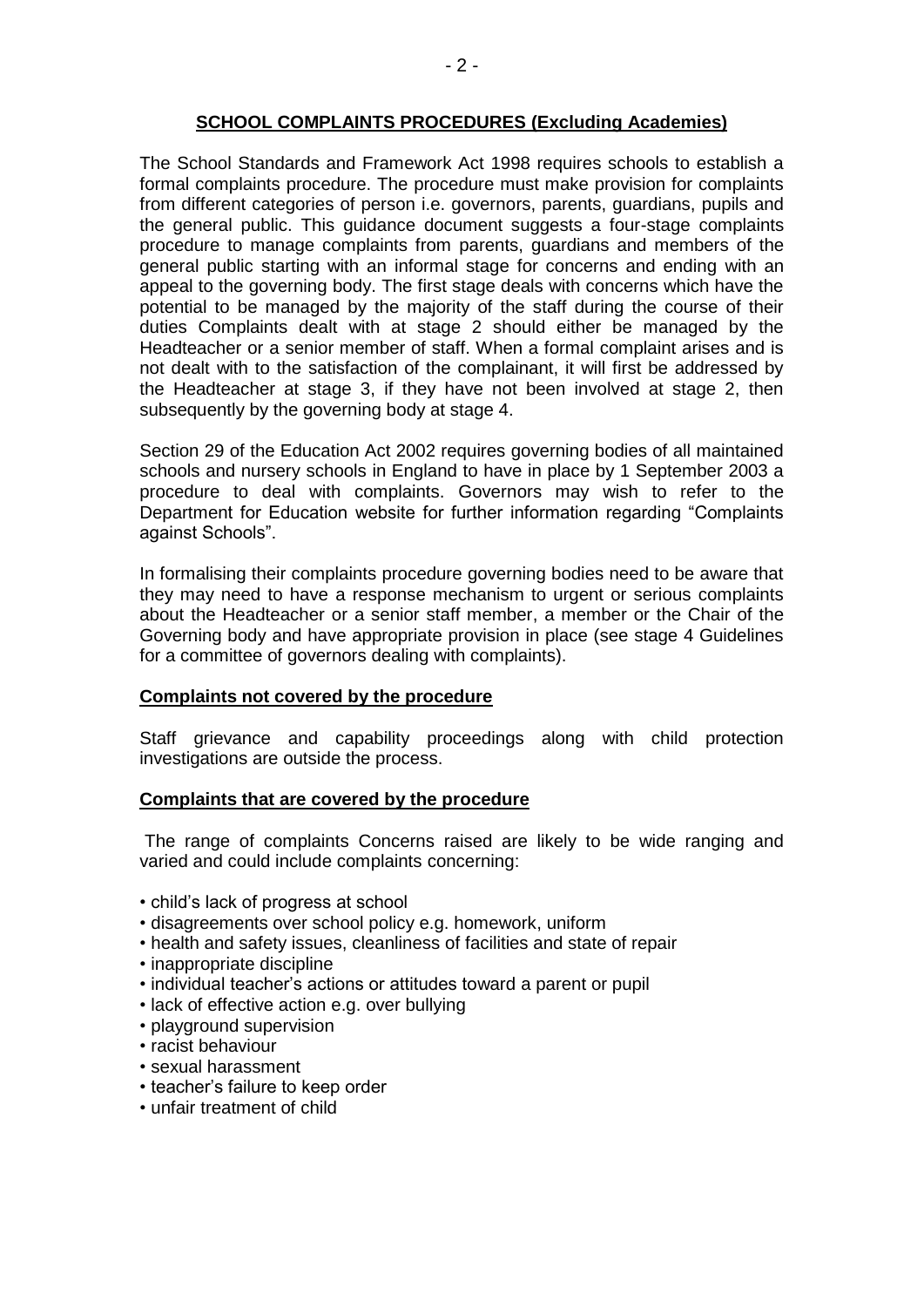A suggested working definition of a complaint would be

# **"A clear statement of dissatisfaction of a service provided or requested"**.

This would arise if a concern was not dealt with to the satisfaction of the complainant at stage one. It is vital that parents are aware of the procedure for raising concerns and all staff are primed to respond appropriately.

### **GENERAL PRINCIPLES OF THE PROCEDURE**

Publicity (for parents, guardians and members of the public) Parents and guardians need to know how they can raise a concern or lodge a formal complaint. **The school's complaints procedure should be easily accessible, easy to understand and well publicised**.

A summary of how each school proposes to deal with complaints could be included in the school prospectus, the annual parents' report and on the school website. Schools could also prepare a leaflet explaining how concerns are dealt with and how the complaints procedures work. An example is included within this document.

Schools could also consider whether they need to make the procedures available in languages other than English, in audio format, braille or large print version. The school might need to consider in advance how it would locate qualified interpreters in various languages, including British Sign Language.

# **Timescale**

The procedures should address the complaints as speedily as possible and be consistent with fairness to all concerned. Experience will probably demonstrate that at the first stage many concerns can be dealt with and resolved immediately. Where a concern cannot be dealt with immediately, the employee dealing with the issue should note a response date for the complainant and should record it to ensure a reply is communicated. The response date could set a time limit e.g. the governing body may recommend a response time of no more than 15 school days. Likewise the governing body could establish that a formal complaint in writing requires a decision to be communicated in writing, within a maximum of 15 school days of receiving the complaint. If a decision cannot be communicated within the deadline, then a letter could be written to the complainant indicating a date by which a decision will be made.

### **Support for Complainant**

As part of the general publicity about complaints procedures, it is important for complainant also to know where they can go for information, advice and advocacy. Support could be offered from individuals and organisations who are clearly separate from those complained against, such as Parents' Partnership, Citizens Advice Bureaux, Community Relations Councils, refugee support organisations etc.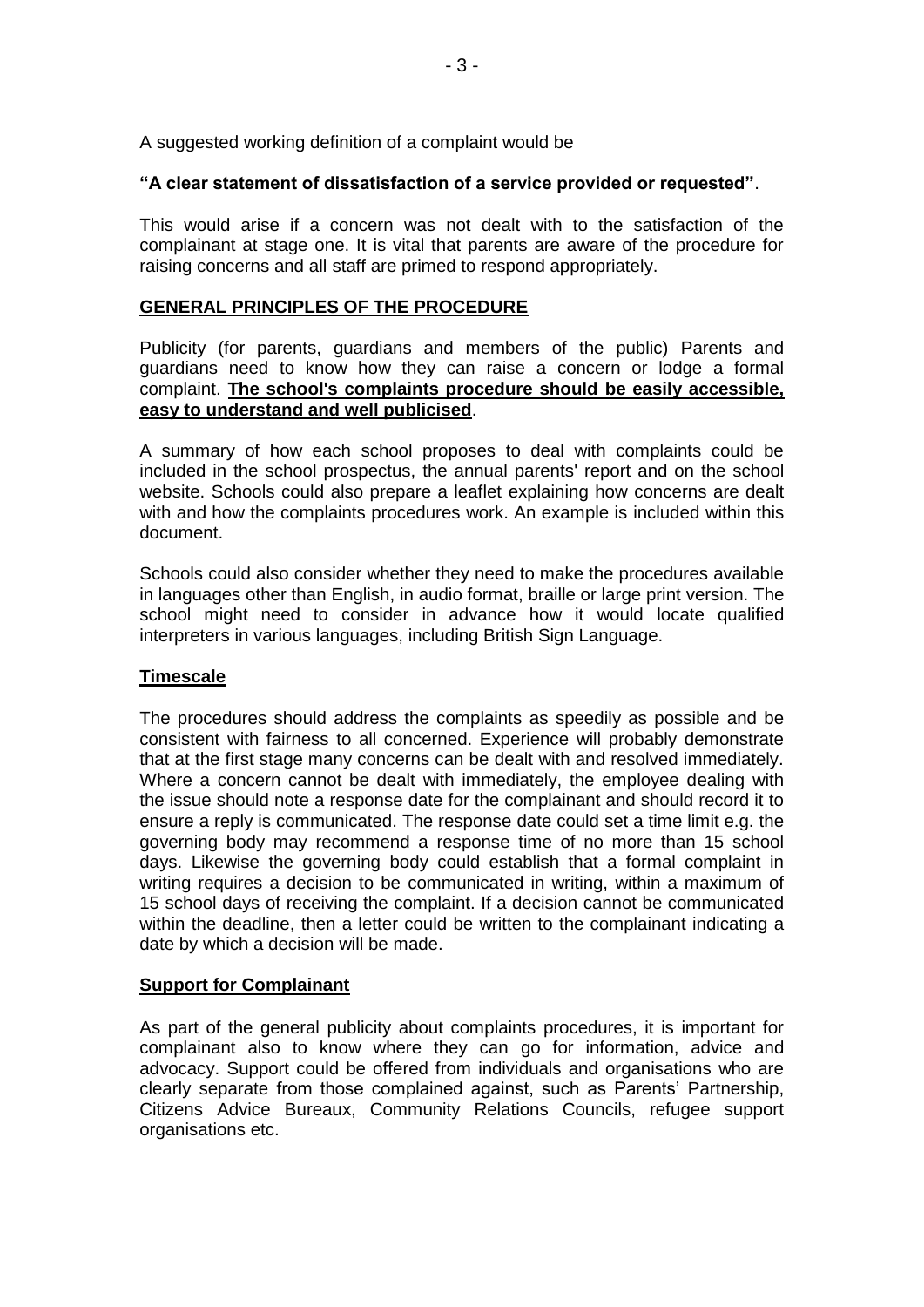Parents or others raising concerns or complaints could be made aware that if they consider it appropriate they are welcome to be accompanied by a friend, a relative or a representative at any stage of the procedure.

### **Support for a person complained against**

Staff who may be questioned as part of a complaints procedure investigation must feel they are being treated in a fair way and that they too will have an opportunity to put their case. They should be told about the procedure and be kept informed of progress. There is a crucial balance to be maintained between supporting the individual so that his/her rights and reputation are protected, and investigating a complaint thoroughly and impartially.

The complaints procedure is distinct from formal disciplinary proceedings for staff and this needs to be made clear to all concerned. There may be occasions where a complaint launches a disciplinary procedure which puts the complaints procedure on hold. If so, the complainant should be informed of this and any non disciplinary aspects of the complaint should be dealt with by the usual complaints procedures; the complainant should be "up-dated" on likely further delays to a response. It may be clear after the disciplinary procedures have been completed that particular responses to the complainant are required.

# **Confidentiality**

It is very important to treat conversations and correspondence with discretion. It is vitally important that complainants feel confident that their complaint will not penalise their child. However, from the outset all parties to a complaint will need to be aware that some information may have to be shared with others involved in the operation of the complaints procedure. Headteachers and members of the senior management team may feel it appropriate to be accompanied by another member of staff when dealing with some complaints. Complainants should be aware that a written record will be maintained of all meetings as part of the procedure.

# **Anonymous Complaints**

It is usually proper to disregard anonymous complaints unless somebody is prepared to substantiate them, but the danger in this is that they may relate to something quite serious. If the unforeseen eventuality occurs, to the detriment of the school, the complainant may subsequently make themselves known and say that s/he alerted the school even though the complaint was unsigned. It should be at the Headteacher or Governing Body's discretion to decide whether the gravity of an anonymous complaint warrants an investigation.

# **Redress**

If the outcome of the complaint procedure shows the school is at fault, it is often sufficient to provide redress in the form of an acknowledgement that the complaint is valid. Alternatively, it may be appropriate to offer one or more of: an apology, an explanation, a promise that the event complained of will not recur, an undertaking to review school policies or practices in the light of the complaint, or, in appropriate circumstances, financial compensation. Fear of litigation should not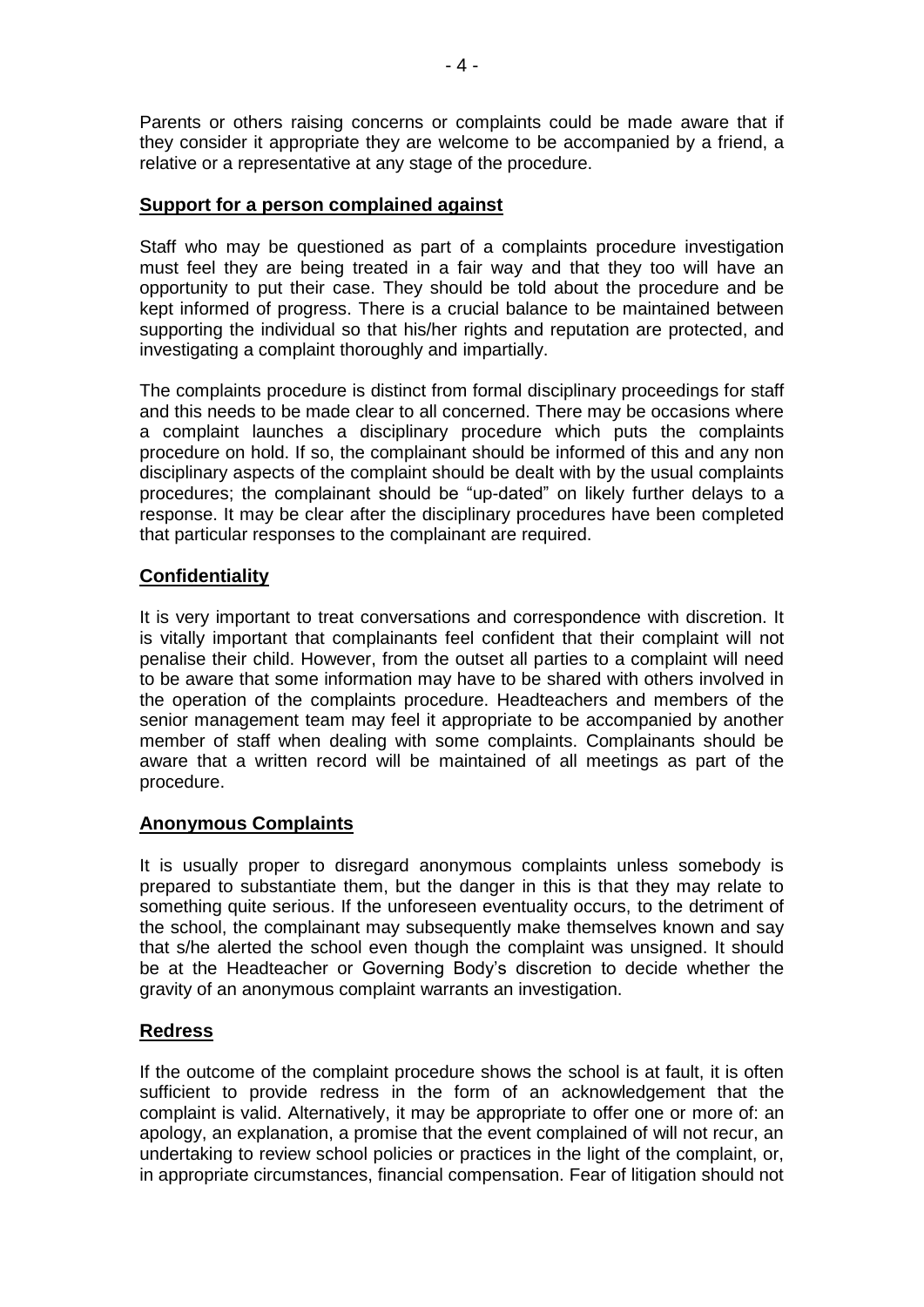prevent a school from admitting when mistakes have been made, but advice should be sought from the Authority's Risk and Insurance Section if financial compensation is being sought or if litigation is a possibility.

### **Staff Awareness and Training**

School staff, including non-teaching staff, should be familiar with the procedures so that they can advise complainants about the process. There are often a great many staff involved in handling complaints. Their confidence in doing so depends on their having clear information about the procedures, reassurances that senior staff are committed to the procedures and some basic training in the practical interpersonal skills needed in dealing with people who are upset or angry.

### **However should the complainant act aggressively or in an unreasonable manner the complaints procedure should be delayed. All staff should be aware of the advice contained in the LA policy and guidance document**

# **Health & Safety Arrangements for Managing Violence and Aggression towards Staff**

### **Record Keeping**

If complaints are to contribute to raising the quality of education, then good practice would suggest they need to be recorded and monitored termly by senior staff and reported to the governors where appropriate.

Recording should begin at the point when a concern has become a complaint that can not be resolved on the spot but needs investigation and/or consultation with others in the school and will require a later report back (either orally, or in writing) to the complainant. Some Headteachers may go further than this and want all complaints notified to them.

Recording at the earliest stage needs only be a very basic record of the complaint, giving the date, name of complainant and general nature of the complaint. A pro forma for comments and complaints could be used.

# **THE COMPLAINTS PROCEDURE**

### **STAGE 1 GUIDELINES FOR DEALING WITH CONCERNS**

1.1 The vast majority of concerns and complaints can be resolved informally. There are many occasions where concerns are resolved straight away through the class teacher or office staff or Headteacher, depending on whom the complainant first approached.

1.2 Complainants must feel able to raise concerns with members of staff without any formality, either in person, by telephone or in writing.

1.3 At first it may be unclear whether a complainant is asking a question or expressing an opinion rather than making a complaint. A complainant may want a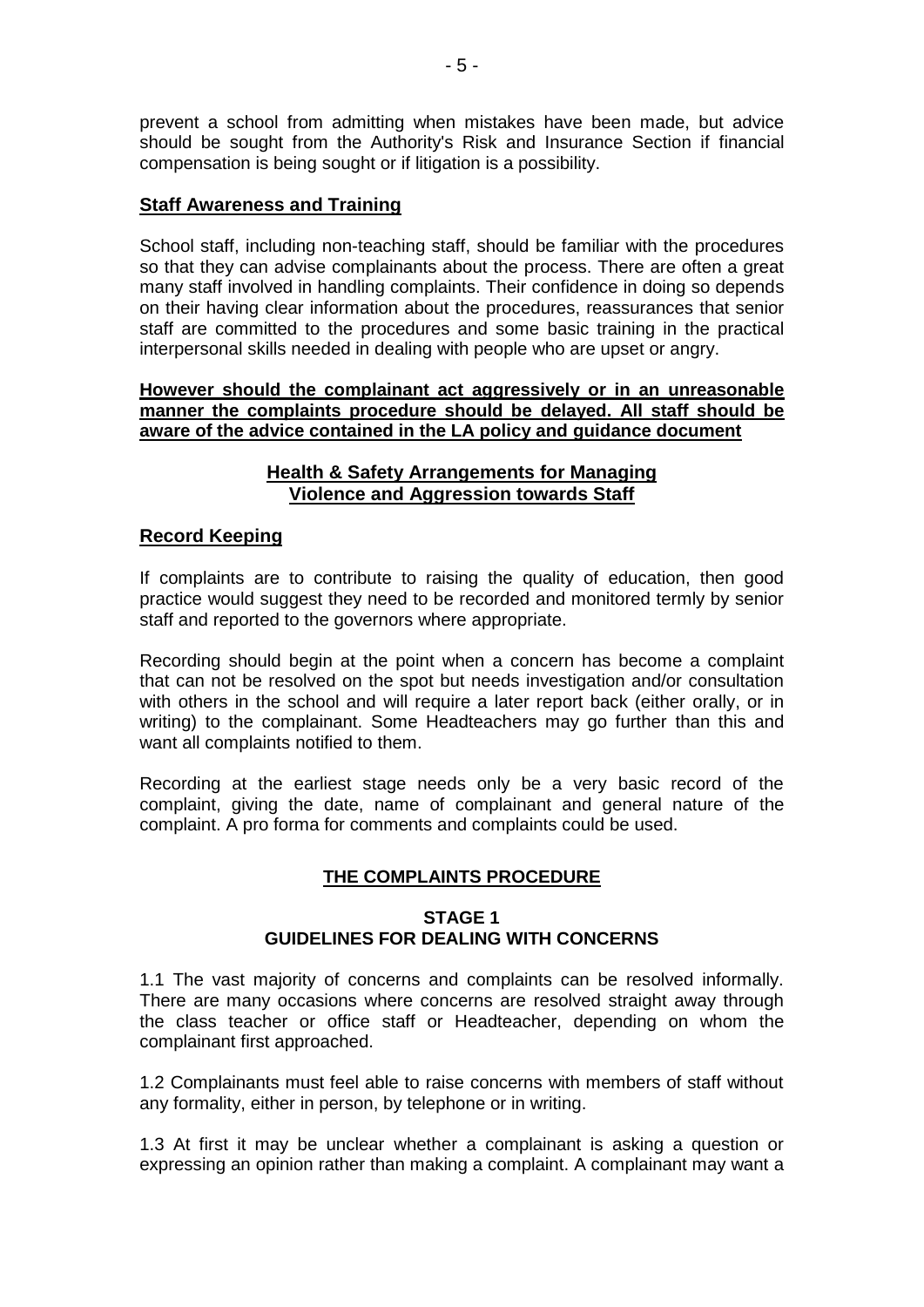preliminary discussion about an issue to help decide whether he or she wishes to take the issue further.

### **A model procedure for schools to use at Stage 1**

1.4 Complainants may be offered an opportunity to discuss their concern with the appropriate member of staff designated to deal with the situation who will clarify with the complainant the nature of the concern, and reassure them that the school wants to hear about it. The member of staff may be able to explain to the complainant how the situation happened. It can be helpful to identify at this point what sort of outcome the complainant is looking for.

1.5 If the member of staff first contacted cannot immediately deal with the matter, s/he should make a clear note of the date, name, contact address or phone number and a brief note on the nature of the complaint.

1.6 All members of staff should know how to refer on a concern, if necessary, to the person with responsibility for the particular issue raised by the complainant. S/he should check later to make sure that the referral has been successful.

1.7 In smaller schools or on certain major issues, the Headteacher may decide to deal with concerns directly at this stage.

1.8 If the concern relates to the Headteacher, the complainant should be advised to contact the Chair of the Governing Body, giving them details of how to do so.

1.9 The staff member dealing with the concern should make sure that the complainant is clear what action (if any) or monitoring of the situation has been agreed, putting this in writing only if this seems the best way of making things clear. However, a note should be made of the action and retained.

1.10 Where no satisfactory solution has been found within a maximum of 15 school days, complainants should be asked if they wish their concern to be considered further. If they do then they should be given clear information, both orally and in writing, about how to proceed and about any independent advice available to them.

### **STAGE 2 GUIDELINES FOR DEALING WITH COMPLAINTS**

2.1 At stage 2 it has become clear that the concern is a definite complaint. In some cases the Headteacher or senior member of staff will already have been involved in looking at the matter; in others it is his/her first involvement. In either case, it is helpful for the Headteacher (or the person delegated to investigate) to use guidelines to ensure consistency among cases, and to make sure that nothing happens at this stage which could make it difficult for later stages to proceed smoothly.

2.2 As Headteachers have responsibility for the day-to-day management of their schools, they also have responsibility for the implementation of a complaints procedure, including the decisions about their own involvement at various stages. One of the reasons for having various "stages" in a complaints procedure is to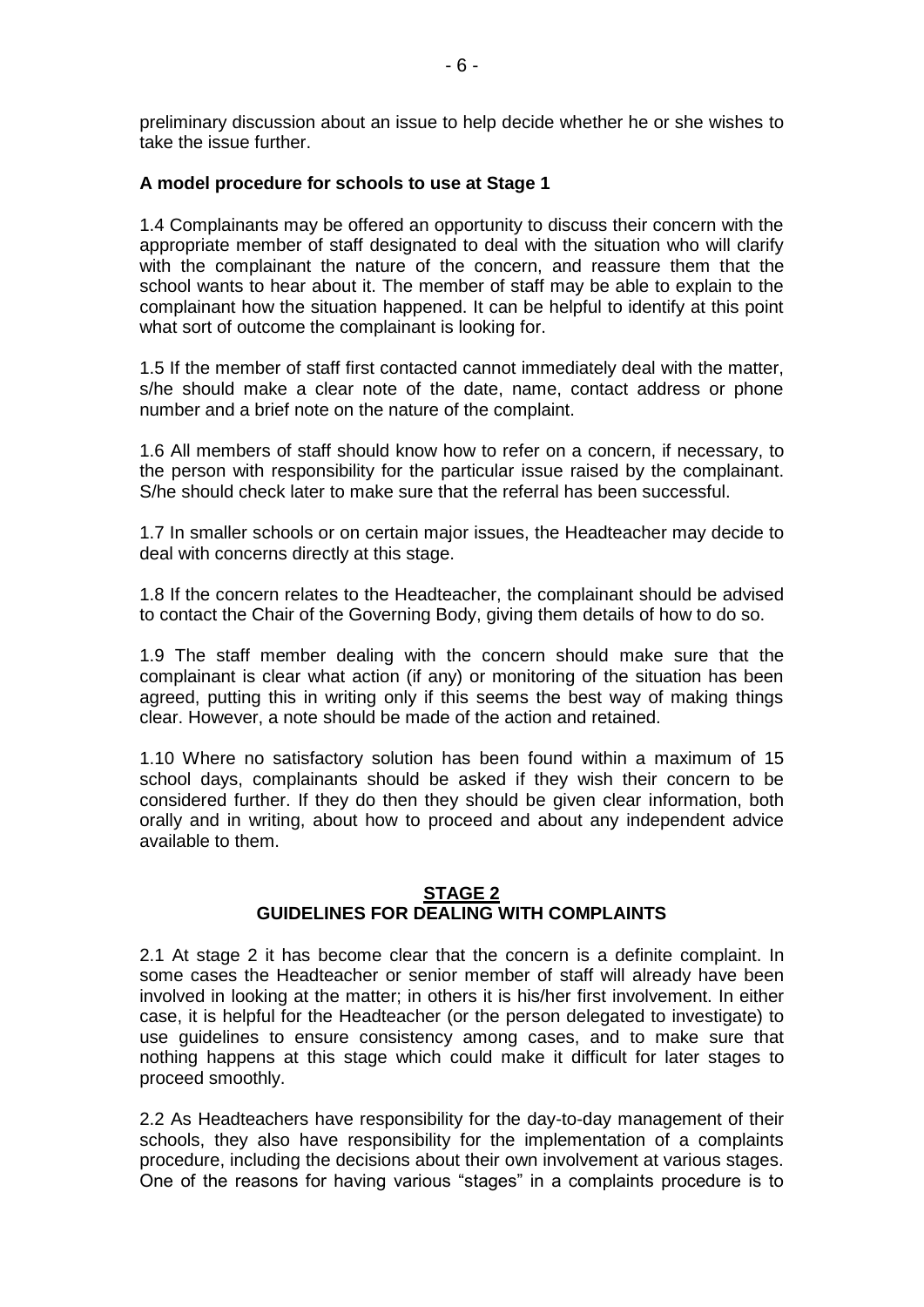reassure complainants that their grievance may be heard by more than one person.

### **A model procedure for school to use at Stage 2**

2.3 The Headteacher (or designate) acknowledges the complaint orally or in writing, within a maximum of 3 school days of receiving the complaint, confirming the exact nature of the complaint. The acknowledgement should give a brief explanation of the school's complaint procedure and a target date for providing a response to the complaint. This could be within 15 school days, if this proves impossible, a letter should be sent explaining the reason for the delay and giving a revised target date for a response.

2.4 The Headteacher (or designate) provides an opportunity for the complainant to meet him/her to supplement any information provided previously. It should be made clear to the complainant that if s/he wishes, s/he may be accompanied to any meeting by a friend, relative, representative, or advocate who can speak on his or her behalf; and that interpreting facilities are available if needed.

2.5 If necessary, the Headteacher (or designate) could interview witnesses and take signed statements from witnesses and those involved. If the complaint concerns a pupil, the pupil identified should be interviewed. The pupil should preferably be interviewed with another member of staff present and in the case of a serious complaint with their parents present.

2.6 It is strongly advised that the Headteacher (or designate) should keep a written record of interviews, telephone conversations, and other documentation.

2.7 Once all the relevant facts have been established, the Headteacher (or designate) should then produce a written response to the complainant, or may wish to meet the complainant to discuss/resolve the matter directly.

2.8 A written response should include a full explanation of the decision and the reasons for it. Where appropriate, this should include what action the school will take to resolve the complaint. The complainant should be advised that if s/he wishes to take the complaint further s/he should notify the Chair of the Governing Body within a maximum of 10 school days of receiving the outcome letter.

2.9 If a complaint is against the action of a Headteacher, the Chair of the Governing Body should carry out all the Stage 2 procedures.

### **STAGE 3 RECONCILIATION STAGE**

This stage in the procedure can follow Stage 2 where the earlier stage has been investigated by a senior member of staff other than the Headteacher.

If the complainant is not content with the decision reached by the designate in response to their complaint they may then refer the matter to the Headteacher. An agreed period of time for this to take place could be established –within a maximum of 15 school days.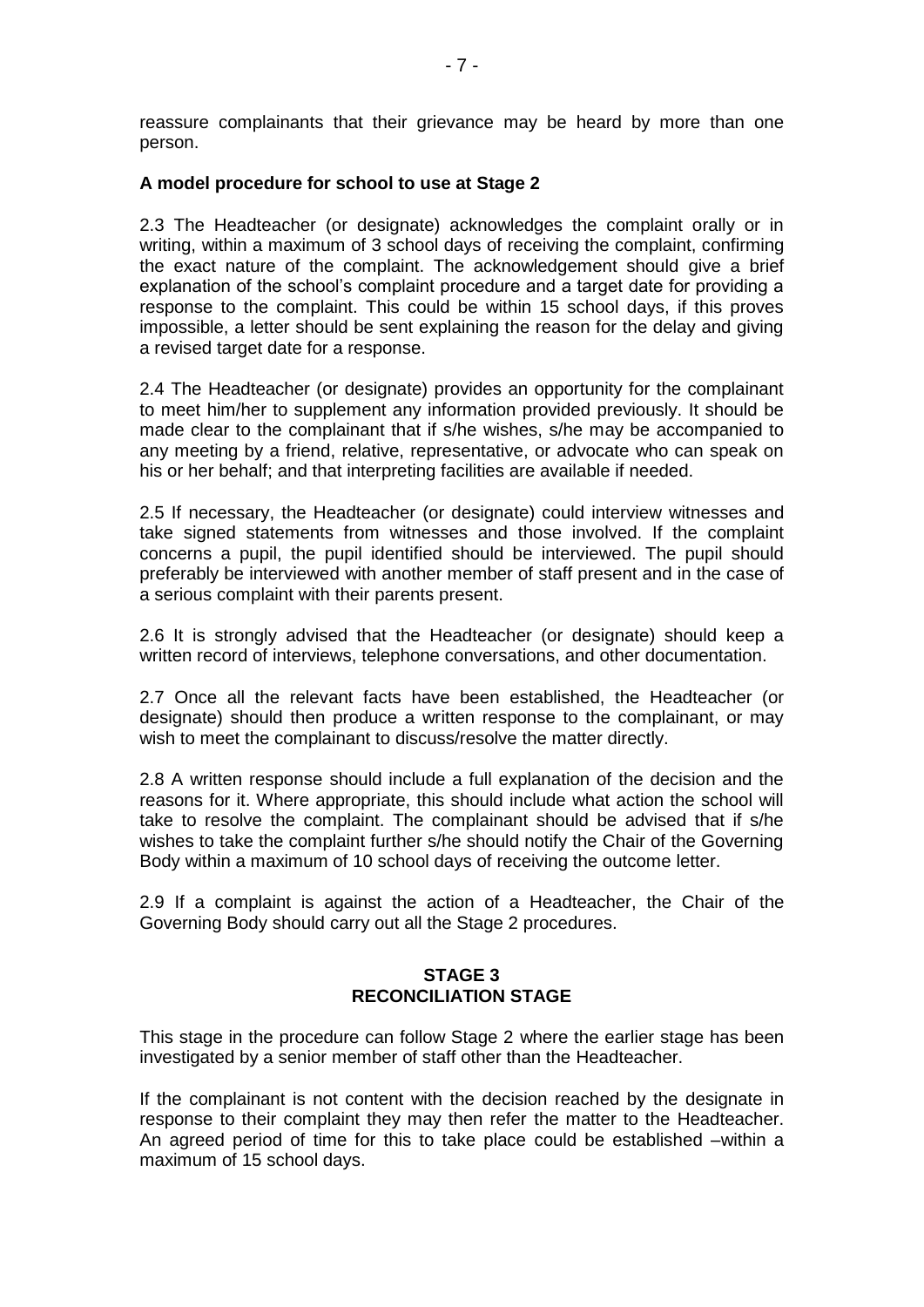The Headteacher should endeavour to resolve any complaint referred to them at this stage and should seek to arrange a meeting with the complainant as soon as practical. The meeting offers an opportunity to reassess all the issues, discuss any further findings from the Headteachers investigation, clarify the action to be taken by the school and ally the complainants worries in order to seek reconciliation.

Should the complainant still be dissatisfied then they should be directed to put their complaint in writing to the Chair of Governors.

### **STAGE 4 GUIDELINES FOR A COMMITTEE OF GOVERNORS DEALING WITH COMPLAINTS**

A model procedure for review by the Governing Body

3.1 Upon receipt of a written complaint appropriate to this stage of the procedure or where a complainant appeals against the decision of the Headteacher (Stage 2 of the procedure) within an agreed period, within a maximum of 15 school days of receipt of the decision letter, the Headteacher must notify the Chair of Governors so that a review can be instituted.

3.2 The Clerk to the Governing Body should write to the complainant to acknowledge the Chair of Governors has received a written request for a review. The letter could also explain that the complainant has the right to submit any further documents relevant to the complaint. These should be made available immediately so that they can be circulated to all committee members.

3.3 The committee of the Governing Body should set a timetable for the investigation and should communicate the timetable to the complainant.

3.4 The Clerk to the Governors should arrange to convene the Complaints Committee elected from members of the Governing Body. (It may be necessary for the Governing Body to appoint reserves to this committee to ensure that three governors are available to carry out their task within the set time).

3.5 The Complaints Committee members should be governors who have had no prior involvement with the complaint. If s/he has not previously been involved, the Chair of the Governing Body should chair the committee; otherwise the Vice Chair should do so. Generally it is not appropriate for the Headteacher to have a place on the committee.

3.6 The Chair/Vice Chair should ensure that the complaint is heard by the committee within a maximum of 20 school days of receiving the letter. All relevant correspondence regarding the complaint must be made available to the committee members at least 5 school days before the hearing.

3.7 The Chair/Vice-Chair should write and inform the complainant, Headteacher, any relevant witnesses, and members of the committee at least 5 school days in advance, of the date, time and place of the meeting. The notification to the complainant should also inform him/her of the right to be accompanied to the meeting by a friend/advocate/interpreter. The letter should also explain how the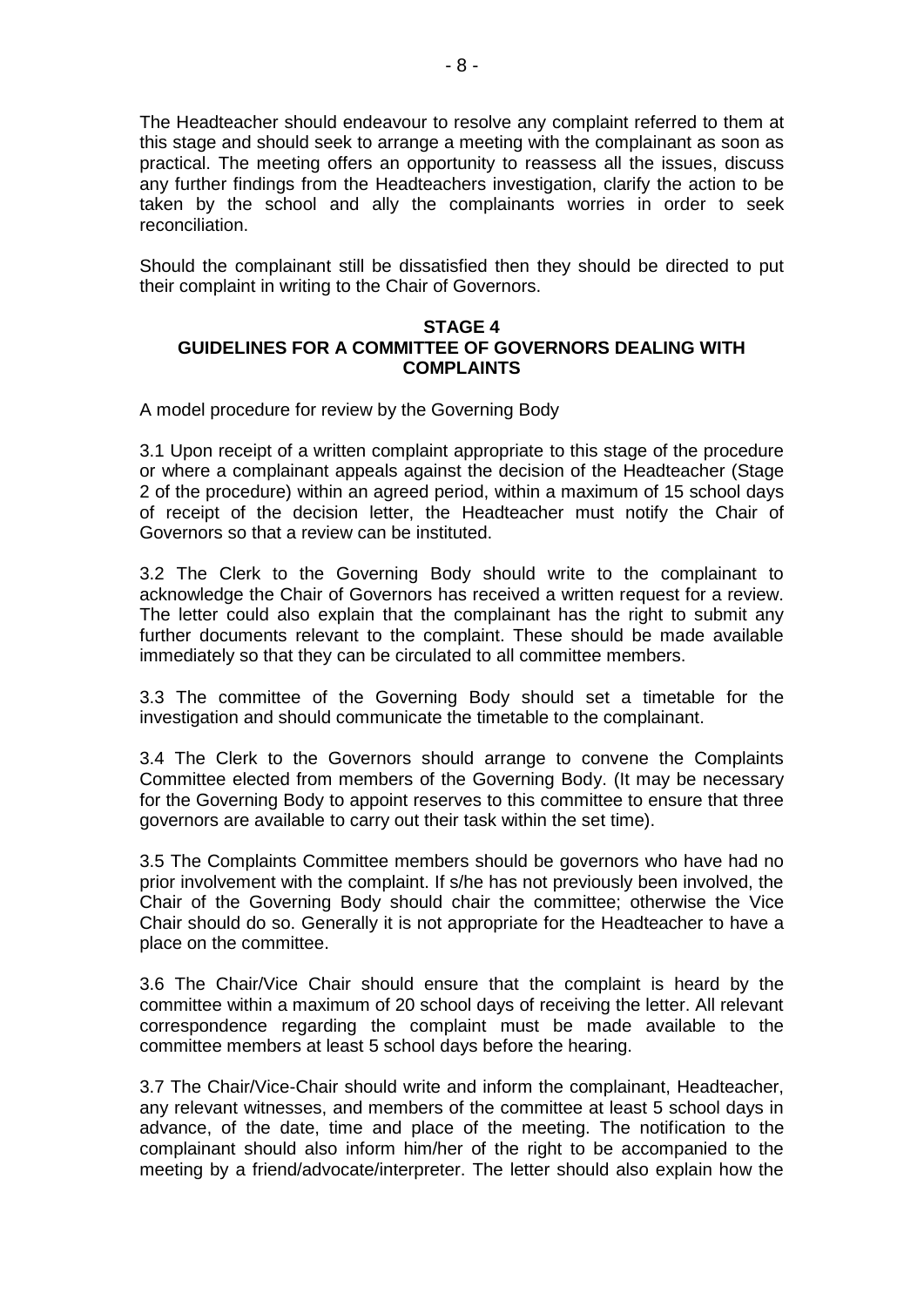meeting will be conducted and the complainant's right to submit further written evidence to the committee.

3.8 The Chair/Vice-Chair of the Governing Body should invite the Headteacher to attend the committee meeting and prepare a written report for the committee in response to the complaint. The Headteacher may also invite members of staff directly involved in matters raised by the complainant to respond in writing or in person to the complaint. Any relevant documents including the headteacher's report should be received by all concerned – including the complainant – at least 5 school days prior to the meeting.

3.9 The involvement of staff other than the Headteacher is subject to the discretion of the Chair of the committee.

3.10 It is the responsibility of the Chair of the committee to ensure that the meeting is properly minuted.

3.11 The aim of the meeting should be to resolve the complaint and achieve a reconciliation between the school and the complainant. However, it has to be recognised that sometimes it may only be possible to establish facts and make recommendations which will satisfy the complainant that his or her complaint has been taken seriously.

3.12 The committee should remember that many complainants are unused to dealing with groups of people in formal situations and may feel inhibited when speaking to the committee. It is therefore recommended that the Chair of the committee ensures that the proceedings are as informal as possible.

3.13 If either party should intend to introduce previously undisclosed evidence or witnesses, it is in the interests of natural justice to adjourn the meeting so that the other side has time to consider and respond to the new evidence.

3.14 The meeting should allow for

- the complainant to explain their complaint and the Headteacher to explain the school's response

- the Headteacher to question the complainant about the complaint and the complainant to question the Headteacher and/or other members of staff (if invited to be present by the Chair of the committee) about the school's response

- committee members to have an opportunity to question both the complainant and the Headteacher

- any party to have the right to call witnesses (subject to the approval of the Chair) and all parties having the right to question all the witnesses

- final statements by both the complainant and the Headteacher.

3.15 The Chair of the committee should explain to the complainant and the Headteacher that the committee will consider its decision, and a written decision will be sent to both parties within a maximum of 15 school days. The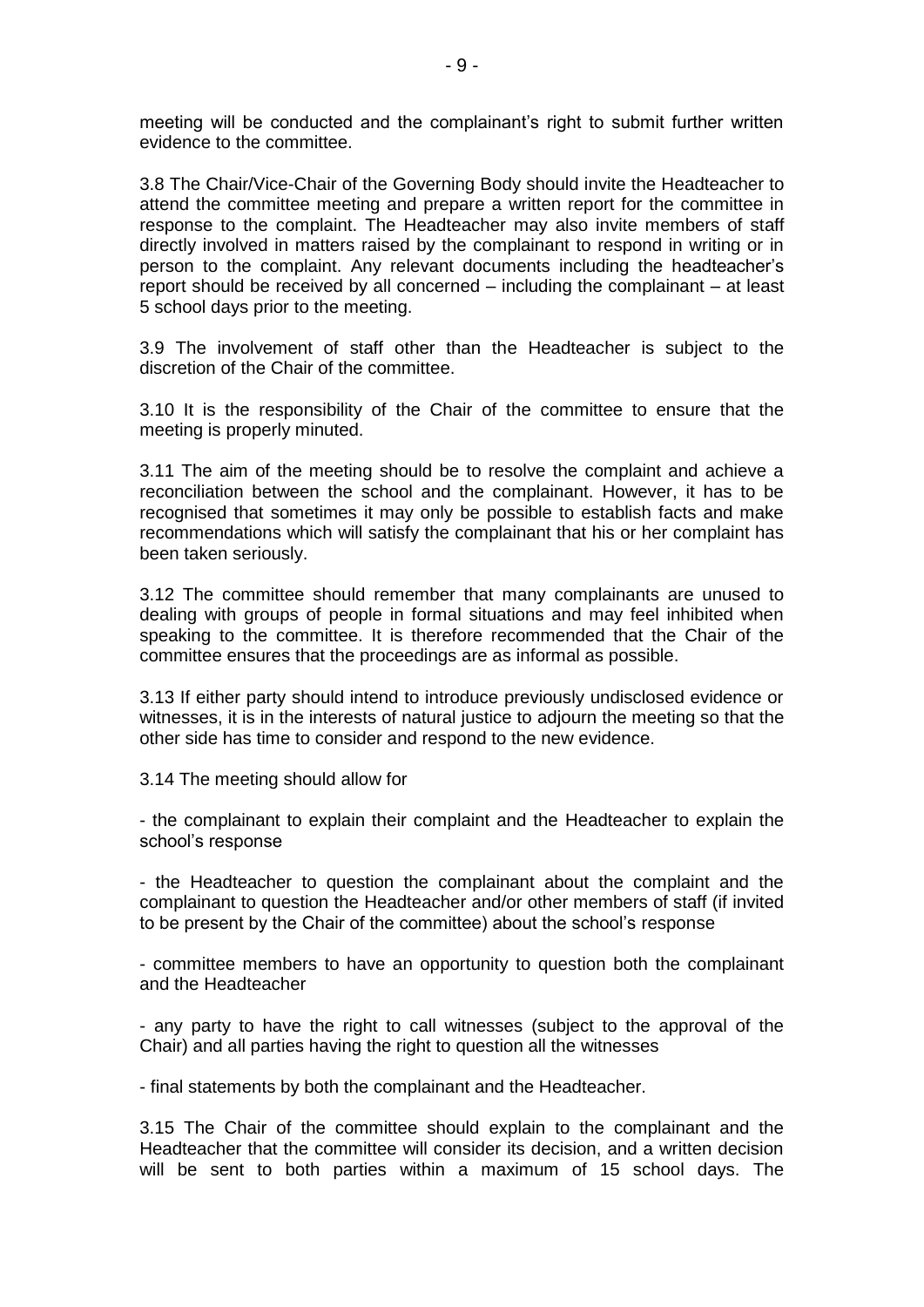complainant, Headteacher, other members of staff and witnesses should then leave.

3.16 The committee should then consider the complaint and all the evidence presented and (a) reach a unanimous, or at least a majority, decision on the complaint and (b) decide upon the appropriate action to be taken to resolve the complaint and (c) where appropriate, suggest recommended changes to the school's systems or procedures to ensure that problems of a similar nature do not happen again.

3.17 A written statement outlining the decision of the committee must be sent to the complainant and Headteacher.

3.18 The chair should ensure that parents are aware that they can complain to the Secretary of State for Education if they are unhappy with the outcome of the review.

3.19 The school should ensure that a copy of all correspondence and notes are kept on file in the school's records.

### **Complaints concerning the teacher/s with responsibility for investigating Complaints**

Where a complaint concerns in whole or part the conduct of the teacher responsible for investigating complaints, the teacher should, on receipt of the formal complaint, immediately refer the matter to the Headteacher.

The Headteacher may either designate another member of staff to act as the teacher with responsibility for investigating the complaint, or s/he may her/himself deal with the complaint.

### **Complaints concerning the Headteacher, a Governor or the Governing Body**

In these cases the Chair of the Governing Body must investigate the complaint.

The complainant can appeal against the decision of the Chair within a maximum of 15 school days of receipt of the decision letter. The Governing Body can either delegate the appeal to the complaints committee, or may, where they think it appropriate, appoint 3 other governors to form a complaints panel to investigate and make a recommendation by majority decision to the Governing Body.

### **Complaints concerning the Chair of Governors**

A senior member of staff or Headteacher, upon receiving a formal complaint against the Chair, must notify the clerk, who must then table the complaint at an extraordinary meeting of the Governing Body. The Chair must withdraw from any discussion. The Governing Body will refer the matter to the Complaints Committee of the governing body.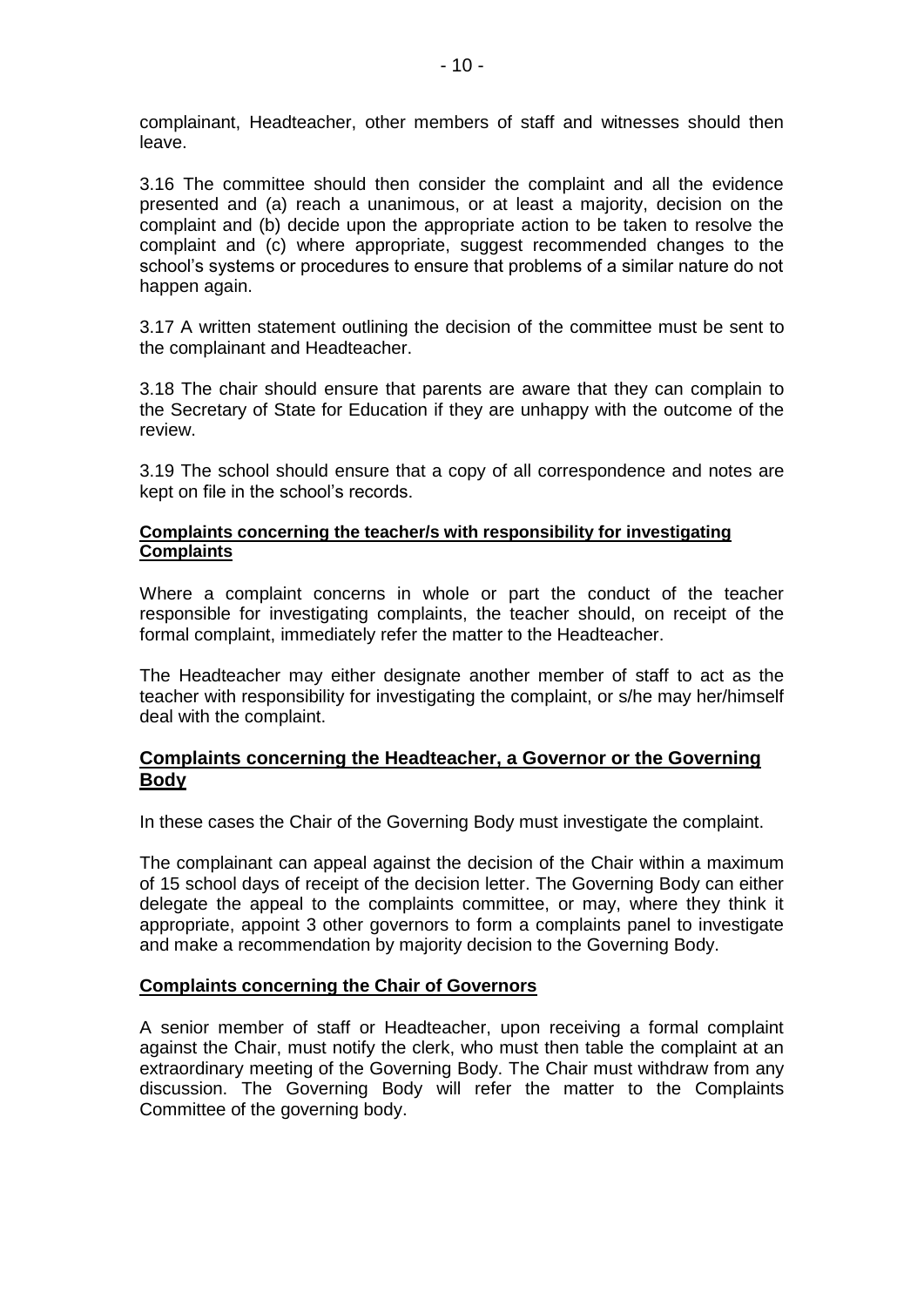### **Withdrawal of Complaints**

Formal complaints may be withdrawn at any stage by notice in writing.

### **Complaints by members of the Governing Body and pupils**

Governing Bodies shall establish such procedures, as they feel appropriate for dealing with complaints from members of the Governing Body and pupils.

A complaint by a governor may be discussed at a full meeting of the Governing Body.

A Governing Body can delegate the responsibility of managing complaints by pupils to the professionals. Pupils need to know clearly how they can register their complaint and they need assurance that it will be dealt with expediently.

### **Complaints Procedure**

This should be publicised in the school prospectus and made widely known to parents e.g. induction meetings of new pupils, on the Schools website.

# **Complaints Register**

A register of all formal complaints made under the complaints procedure should be maintained. The register should include the following:

- a) name and address of the complainant
- b) a brief description of the complaint
- c) a record of the time taken to resolve the matter
- d) the outcome of the complaint.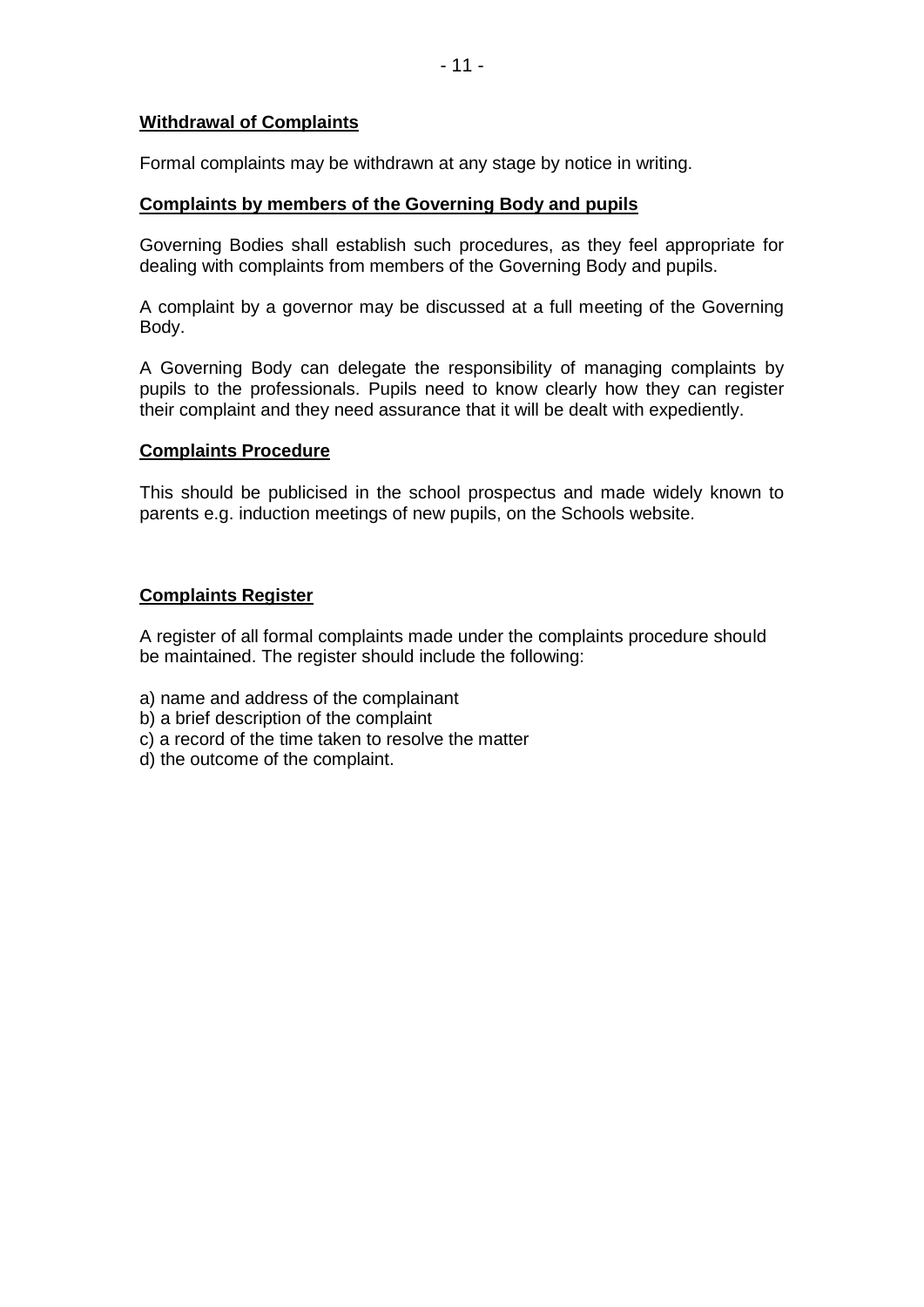# **Example Complaints Proforma**

| <b>Stage 2 Complaints</b>                                  |        |  |
|------------------------------------------------------------|--------|--|
| Date complaint referred to Headteacher                     |        |  |
| Complainant acknowledged - orally/by letter and date       |        |  |
| School's complaint procedure forwarded                     | Yes/No |  |
| Target date for response                                   |        |  |
| General nature of complaint                                |        |  |
| Date of meeting with complainant                           |        |  |
| Others present                                             |        |  |
| Statements attached                                        | Yes/No |  |
| Witnesses interviewed                                      |        |  |
| Pupils interviewed in presence of                          |        |  |
| Date                                                       |        |  |
| Records of correspondence/telephone calls etc.<br>attached | Yes/No |  |
| Meeting date with complainant or date letter sent          |        |  |
| Written response attached                                  | Yes/No |  |
| Complaint referred to governing body, date                 |        |  |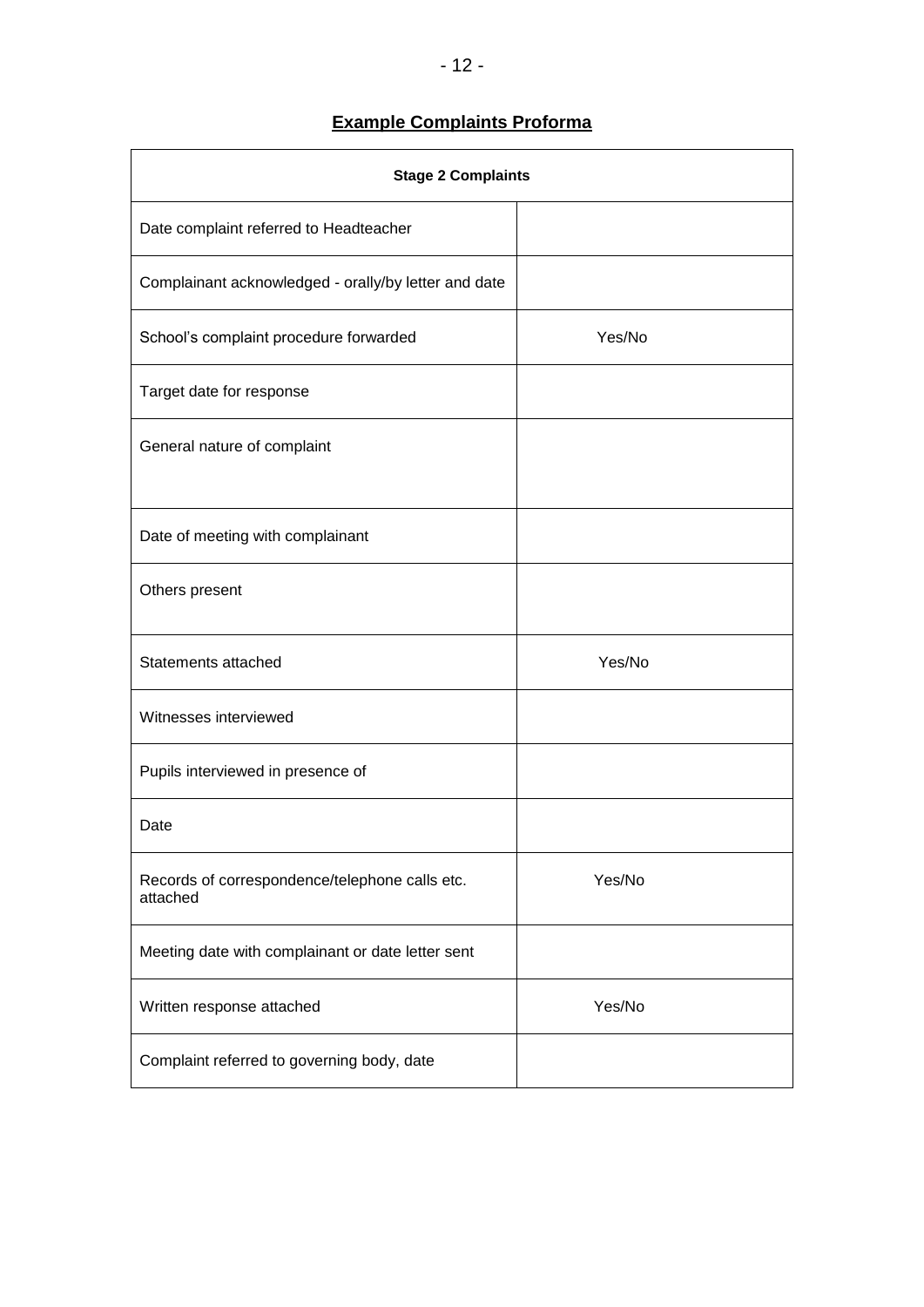# **COMPLAINTS COMMITTEE**

# **Role**

The committee has the power to make decisions on behalf of the governing body and may

- uphold the complaint
- uphold it in part, or
- dismiss it

Where the issue under consideration does not fall within the remit of the committee, the members may still wish to make recommendations. A Complaints Committee should be appointed at the Governing Body meeting in the Autumn Term. The composition of this Committee should be considered carefully. Dealing with any complaints that reach this stage is likely to be challenging but careful planning early on can avoid unnecessary complications. Consider the following:

### **Membership**

The most important point to remember is that any Complaint Committee members should not have had previous significant involvement with the complaint under review.

For example, it would be better as a principle not to appoint

• a parent governor who potentially is likely to have significant involvement because of regular visits to the school site or a teacher governor.

Whoever is appointed should be prepared to attend any meeting at short notice.

It is suggested that three governors (excluding the Headteacher) form the Complaints Committee. Substitutes should be appointed to take the place of any committee member who might be unavailable. The minutes of the Autumn Term governors' meeting should show exactly who should be called for a meeting and in what order.

### **Chair**

Where possible the Governing Body should appoint a Chair for the Complaints Committee at the same time as they decide on the membership of the committee. This avoids uncertainty all round and allows the Chair of the committee to take control of the situation before the meeting as well as during and after it. This is essential for a successful outcome. Previous experience of chairing a meeting is preferable. Governors should be aware that these meetings can be difficult and that the unexpected frequently occurs.

### **Clerk**

The clerk should draw up the agenda and make all the necessary arrangements for the meeting.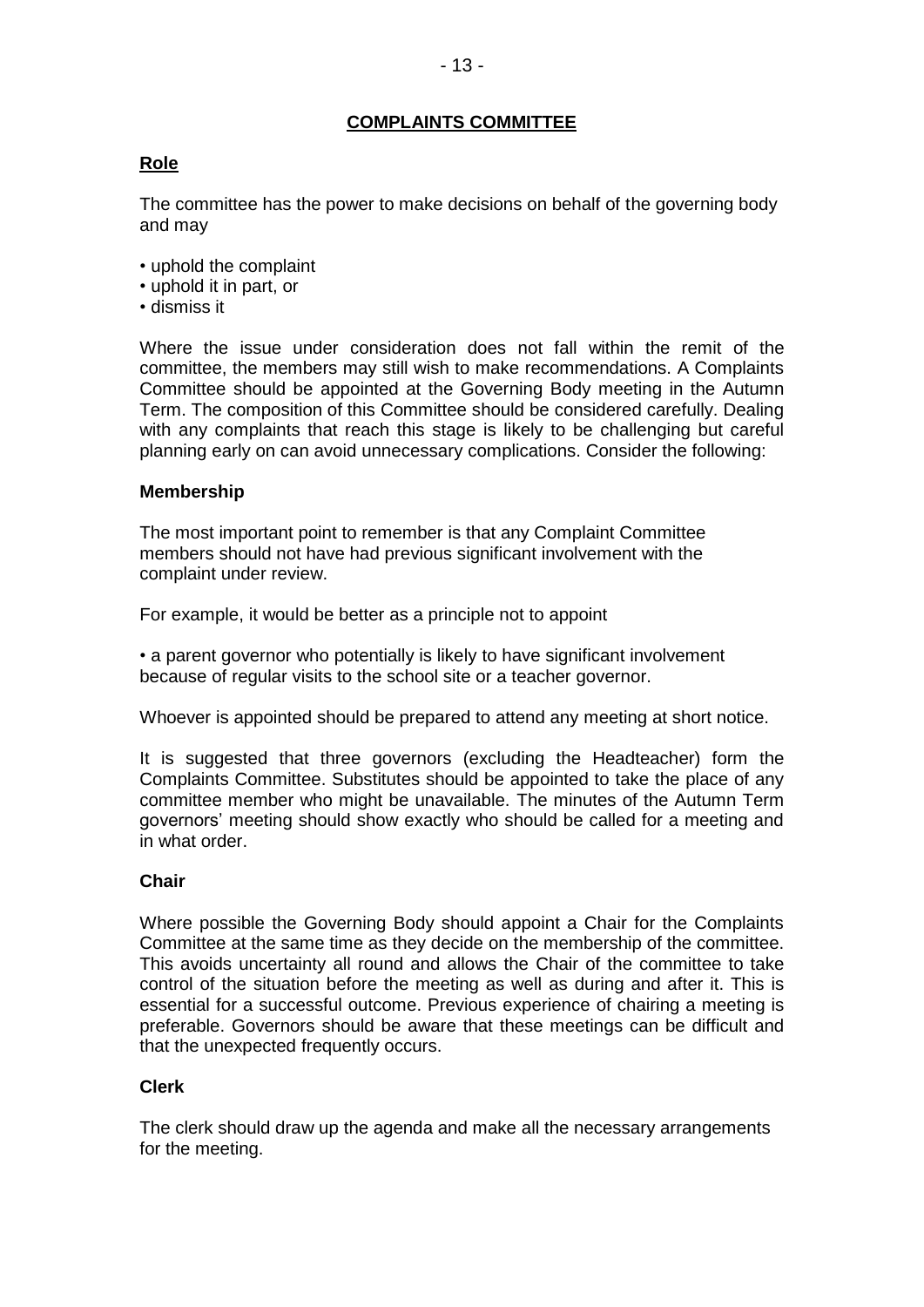# **COMPLAINTS COMMITTEE MEETING**

### **Before a meeting**

A copy of the agenda, the complaint, and any written response from the Headteacher should be sent to Complaints Committee members and the Chair of Governors at least five school days before the meeting. Each member must immediately read the papers to check that they have no significant involvement with the case under consideration, but should not discuss it with anyone else. If they need to withdraw from the committee the clerk should organise a substitute. It is essential to withdraw at this stage so that a substitute can be arranged.

### **Practical arrangements**

The tone of the meeting is often set by what happens when the complainant first arrives. Therefore it is worth the Chair considering the following:

*What time will participants be asked to arrive? Who will greet participants when they arrive? Will anyone wait with them? Where will other people wait? (Separate places for complainants and school representatives may be advisable). Will there be any refreshments provided? Where will the meeting take place? How will the meeting room be arranged? (Small informal arrangements are usually best)* What route will the complainant and school representatives take to the meeting *room?*

# **The meeting**

The same rules apply as for other committee meetings of governors. For example, governors are not bound to accept tabled papers and may adjourn if they feel that they need time to consider an unexpected issue, including procedural issues.

### **Chair's role**

### During the meeting

• Take control of the meeting with confidence; use their judgement to move the meeting on when necessary and aim towards a resolution by coming to a conclusion on the written and oral evidence presented at the meeting.

• Convey to all concerned that as Chair you are acting impartially by treating all participants even handedly.

• The complainant and the Headteacher (with their friends/advocates) should be invited in and asked to leave together.

• At the discretion of the Chair witnesses should be invited to join the meeting when their input is required and to leave immediately afterwards

• It is not appropriate for a child/pupil to attend.

• Having ascertained the names of all those waiting outside the meeting room, start the meeting by agreeing with the committee who should be invited in to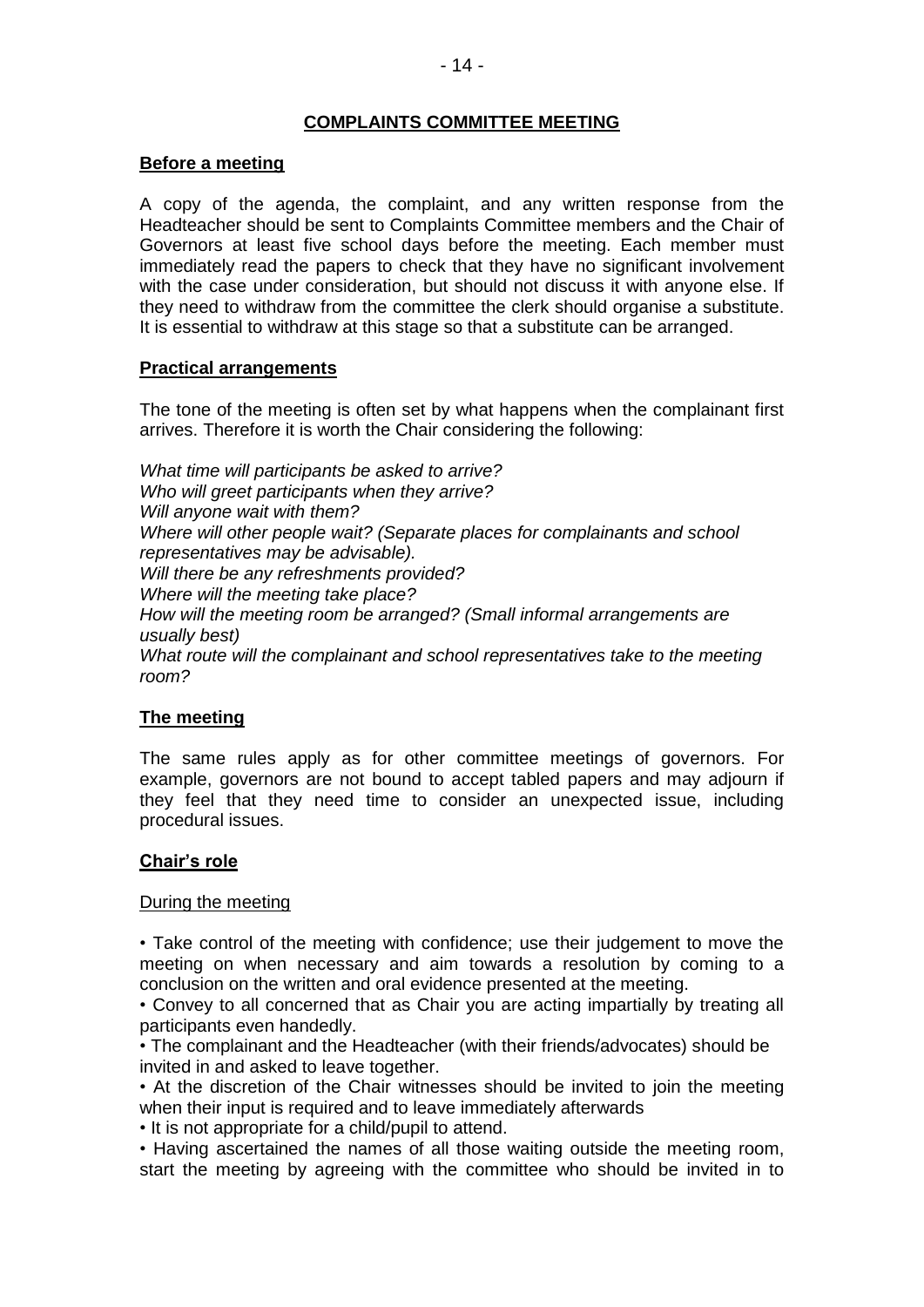speak to the committee and in what order; at no time should the complainant, Headteacher or a witness be able to talk to committee members without both the complainant and Headteacher being present; these arrangements may have to be modified if one or more of the parties have absented themselves from the meeting.

• If witnesses are waiting, the Chair should try to ensure that they are called in due course if required or sent home early if it becomes apparent that they will not be seen.

• Once the main participants have joined the meeting, explain the proceedings.

• Begin to hear the complaint being firm about keeping to the agenda and reminding participants as necessary about the procedure, e.g. if interruptions occur.

• Bear in mind that all participants will be under stress; be even-handed in the treatment of all participants.

### Explaining the proceedings

• Introduce the people round the table.

• Explain that the agenda will be followed.

• Run down the items briefly and let the participants know if they will be able to hear the decision at the end of the meeting.

• If the complaint is complex and there are some aspects of it that fall outside the committee's remit, clarify this and explain exactly which aspects of the complaint can be addressed by the committee; later, advise the complainant as to how best to follow up any complaint that could not be dealt with by the committee. Alternatively, the committee may wish to consider making representations to the responsible authority for those areas that fall outside its remit.

• Make it clear that although the meeting will be as informal as possible, it is intended to keep to the agenda to allow everyone to have a fair hearing.

• Explain that the complainant will speak without interruption and then allow the Headteacher and complaints committee members to ask any questions to clarify any issues raised; then the Headteacher's response will be heard, again without interruption and there will be an opportunity for the committee and the complainant to ask any questions about what has been said and so on.

• Indicate any time limits to adhere to.

#### Concluding the discussion

• It is important that all the participants feel that they have had every opportunity to be heard but if they are beginning to repeat themselves at the "further questions or points" stage, move the meeting on by proceeding to the summing up. The complainant and Headteacher should then be invited to sum up if they wish but if the issues are clear, formal summing up may not seem to be appropriate.

• Confirm the arrangements for the participants to receive the decision of the meeting.

• Write down the decision of the committee so this can be accurately recorded in the minutes.

• If the participants are invited back to hear the decision, make it clear to all parties that no further discussion is possible.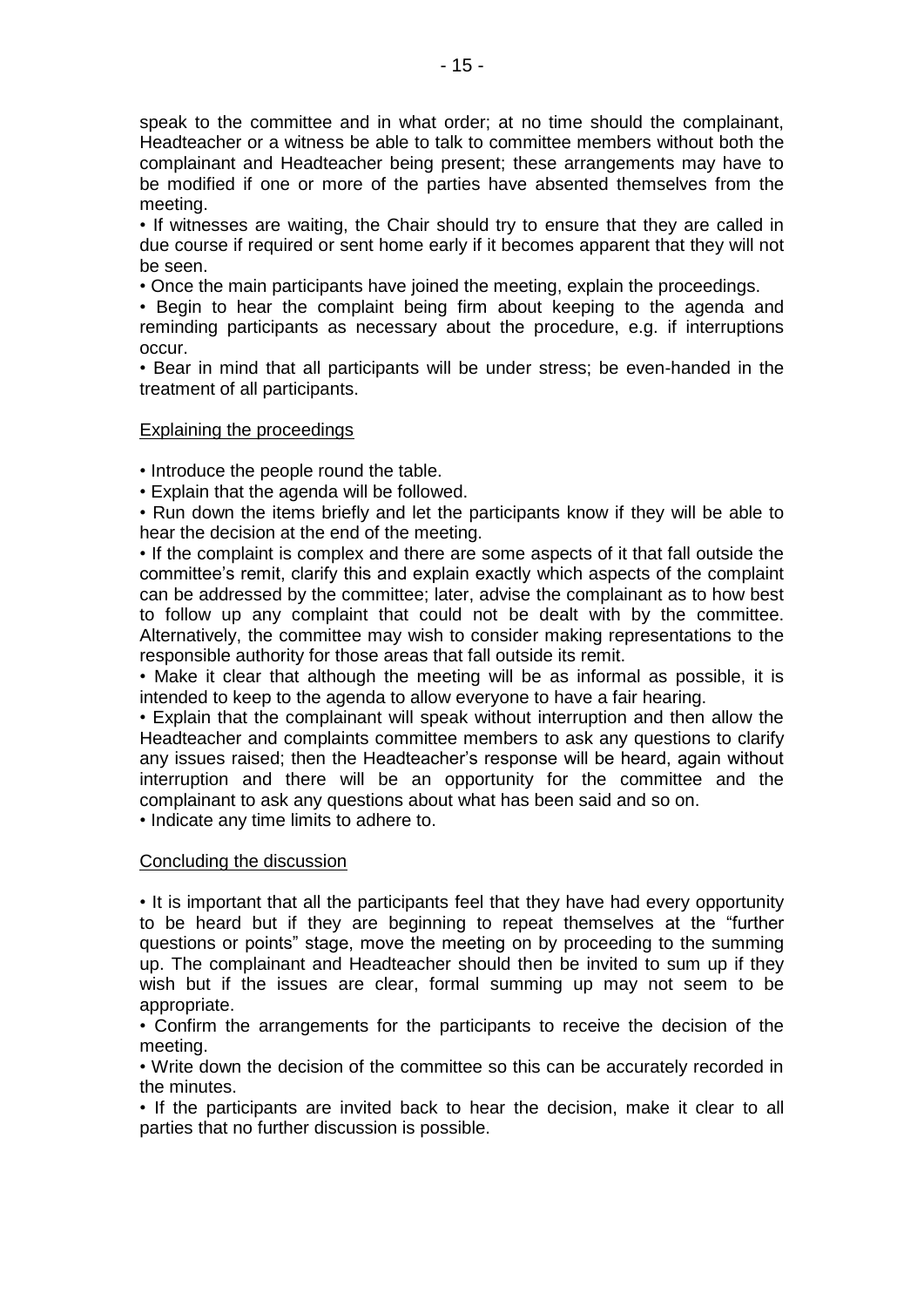### The decision letter and minutes

• The clerk to the Complaints Committee should send a copy of the decision letter to the complainant, Headteacher and Chair of Governors.

• The clerk to the complaints committee should write the minutes and send them to the governing body clerk for distribution to the rest of the governing body; the minutes should record the procedure followed, the decision reached and any recommendations made.

• It is usual for all documents relating to a complaint to be kept confidential.

#### After the meeting

The chair of the committee should receive a copy of the minutes for confirmation.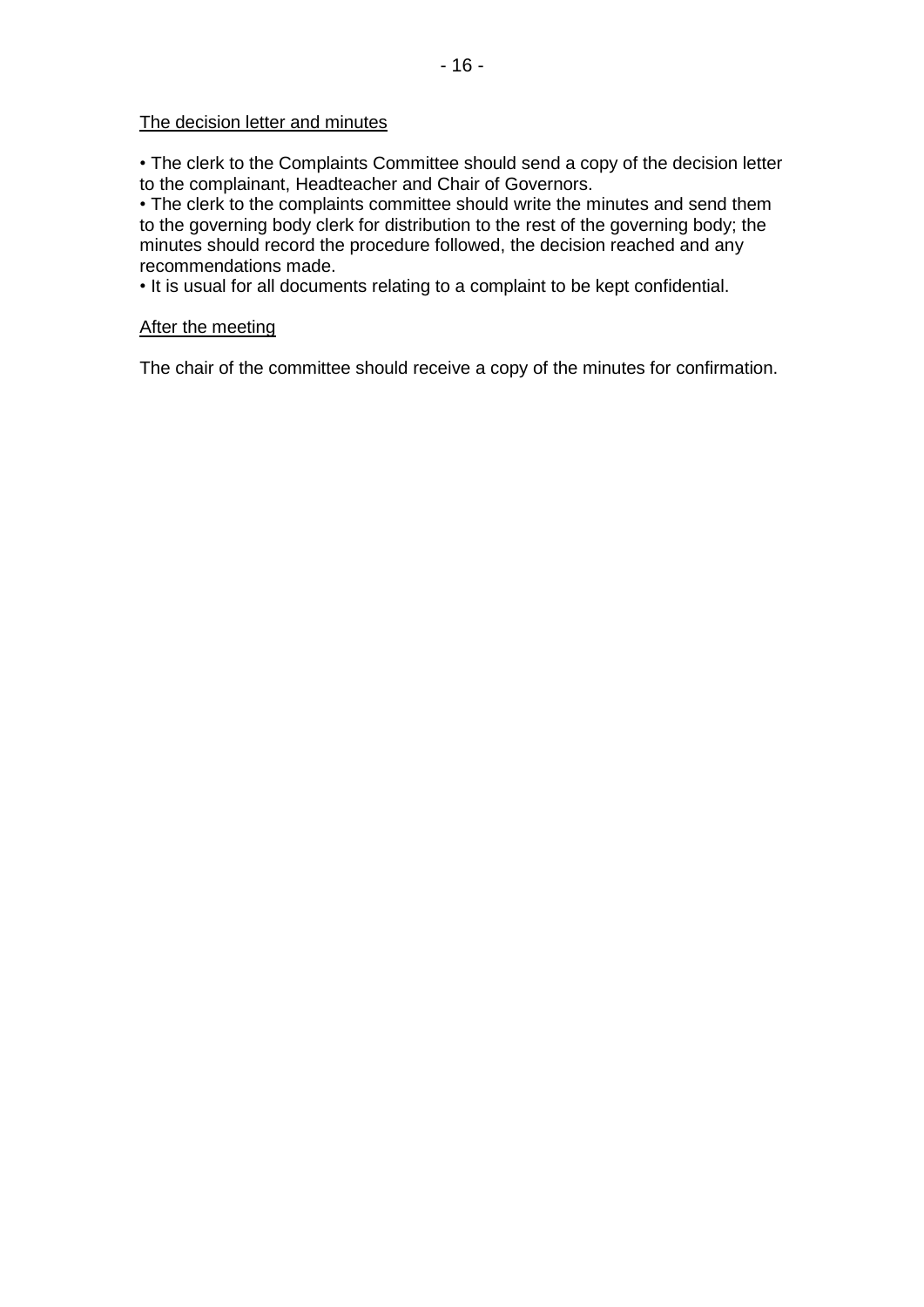### **GENERAL INFORMATION**

### **FORMAL COMPLAINT TO A SCHOOL'S GOVERNING BODY: MODEL AGENDA**

1. Apologies.

2. To consider members' declaration of interests, entitlement to vote and any requirements to withdraw from the meeting.

3. To confirm the order of the procedure.

4. To agree whether the decision should be conveyed orally to all parties at the end of the meeting (as well as in writing afterwards).

5. Invitation to complainant and Headteacher to join meeting and introduction to governors.

6. Introduction and explanation of procedure.

7. To note the role of the clerk at the meeting.

8. Complainant's presentation and witnesses and questions to both by Headteacher and/or governors.

9. Headteacher's response and witnesses and questions to both by complainant and/or governors.

10. Any further questions or points from any of the parties.

11. Opportunity for summing up by Headteacher.

12. Opportunity for summing up by complainant.

13. Summing up by the Chair.

14. Complainant and Headteacher leave meeting.

15. To decide on the complaint. The committee can

• uphold the complaint in full

• uphold it in part, or

• dismiss it.

16. To consider whether and how to refer issues of principle or general practice to another forum, such as the governing body, or to an individual such as the Headteacher.

17. To inform the complainant and the Headteacher of the governing body's decision and further rights of representation (if agreed at 4 above).

18. Confidentiality: to consider whether any items are confidential and should therefore not be available to persons wishing to inspect governing body papers.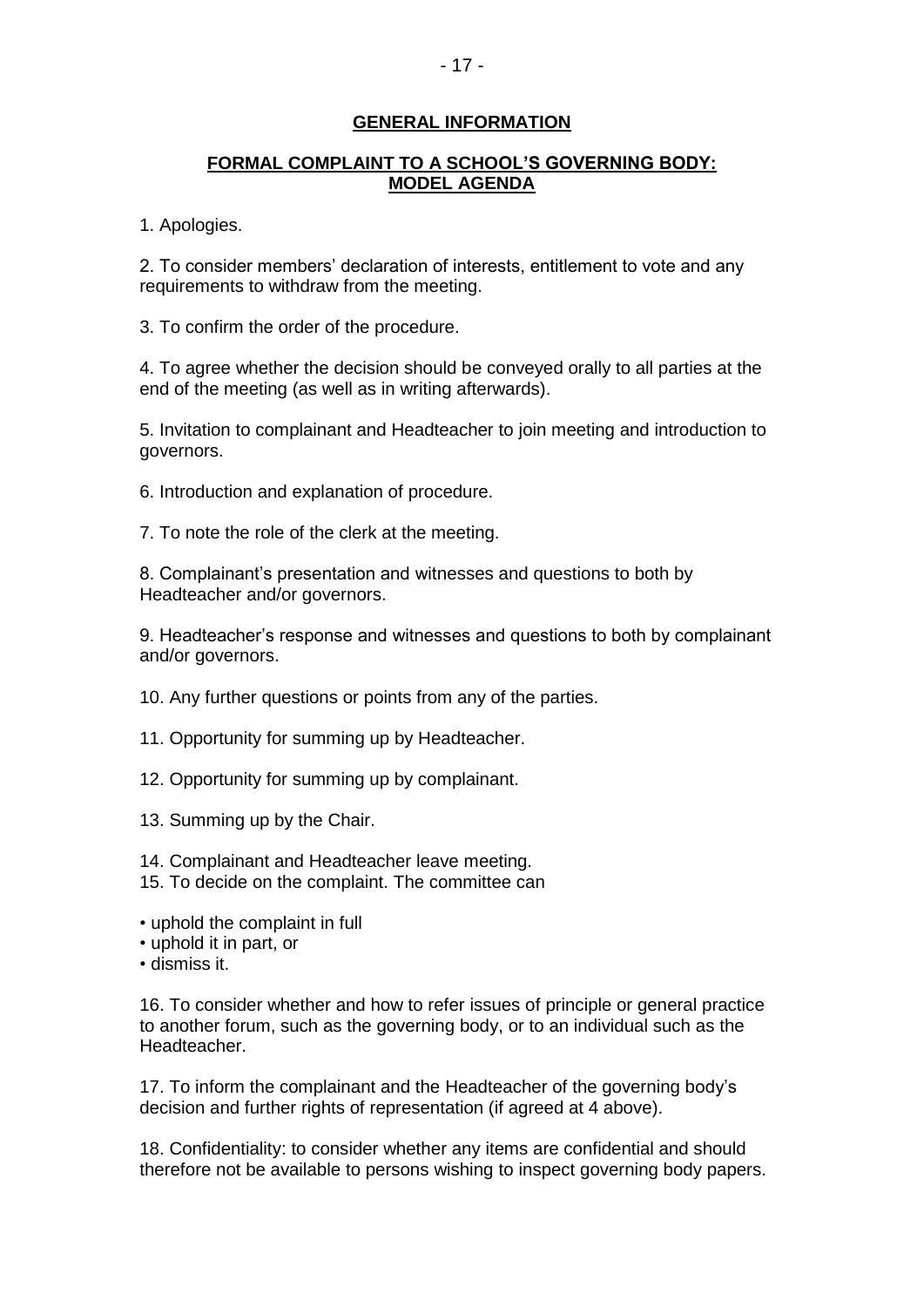# **CONCERNS AND COMPLAINTS ABOUT SCHOOLS**

### **SUGGESTED GUIDANCE NOTES THAT CAN BE USED FOR PARENTS**

#### **If you have a concern or complaint**

We would like you to tell us about it. We welcome suggestions for improving our work in the school. Be assured that no matter what you wish to tell us, our support and respect for you and your child in the school will not be affected in any way. Please tell us of your concern as soon as possible. It is difficult for us to investigate properly an incident or problem which has happened some time ago.

### **What to do first**

#### If primary school:

Most concerns can be sorted out quickly by speaking with your child's class teacher.

### If secondary school:

Most concerns can be sorted out quickly by speaking with your child's form tutor or head of year. Any teacher or the office staff can help you find the right member of staff. If you have a concern which you feel should be looked at by the Headteacher in the first instance you can contact him/her straightaway if you prefer. It is usually best to discuss the problem face to face. You may need an appointment to do this, and can make one by ringing or calling in to the school office. You can take a friend or relation to the appointment with you if you would like to so that they can support you.

All staff will make every effort to resolve your problem informally. They will make sure that they understand what you feel went wrong, and they will explain their own actions to you. They will ask what you would like the school to do to put things right. Of course, this does not mean that in every case they will come round to your point of view but it will help both you and the school to understand both sides of the question. It may also help to prevent a similar problem arising again.

#### **What to do next**

If you are dissatisfied with the teacher's response (or with the Headteacher's initial reaction if he/she has already been involved) you can make a complaint to the Headteacher.

If your complaint is about an action of the Headteacher personally, then you should refer it to the Chair of Governors. His/Her details will probably be available on the School Website.

You may also find it helpful at this stage to have a copy of the full statement of the General Complaints Procedure as this explains in detail what procedures are followed. This is available from the school office.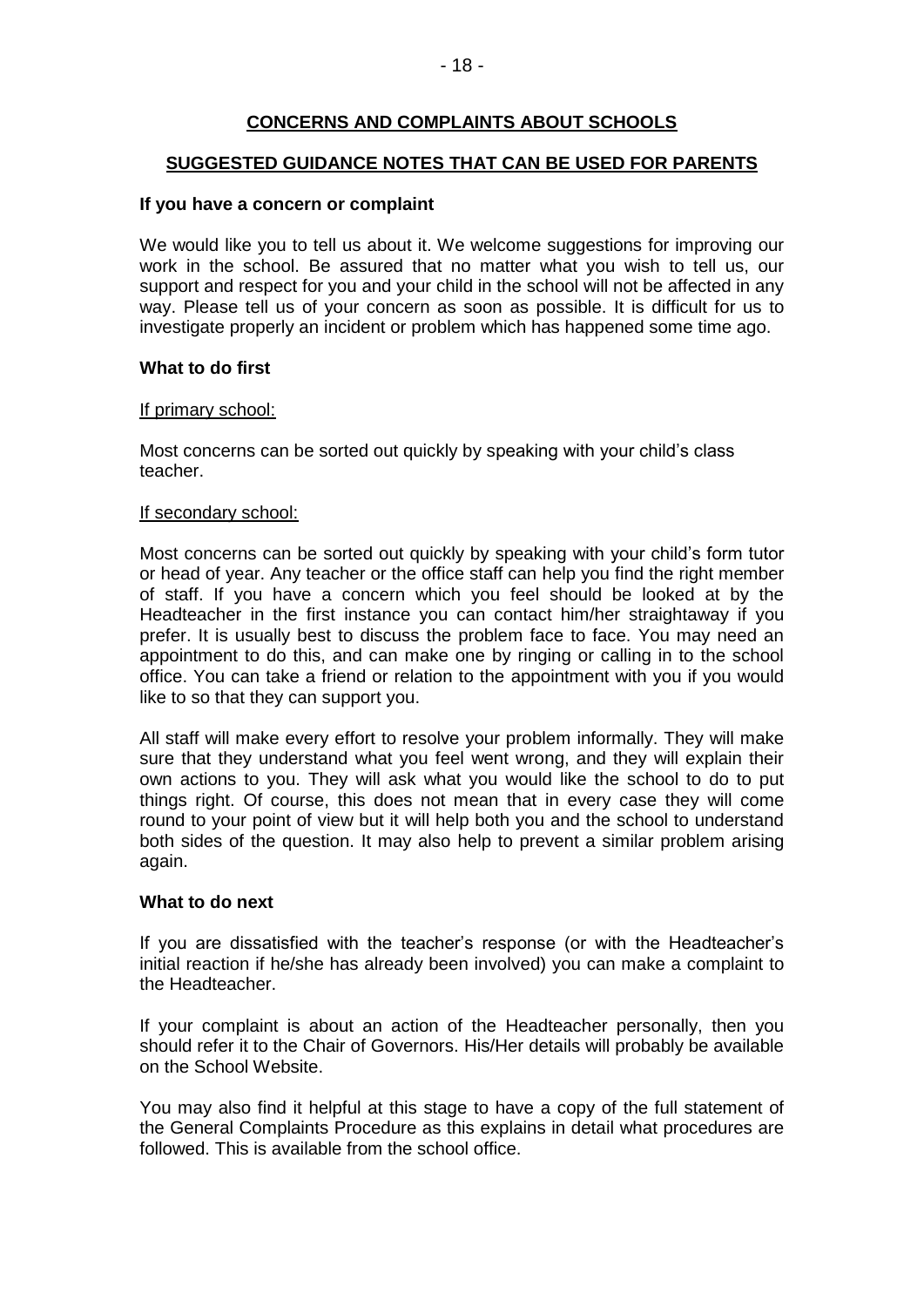The Headteacher will ask to meet you for a discussion of the problem. Again you may take a friend or someone else with you if you wish. The Headteacher will conduct a full investigation of the complaint and may interview any members of staff or pupils involved. You will receive a written response to your complaint.

### **If you are still unhappy**

The problem will normally be solved by this stage. However, if you are still not satisfied you may wish to contact the Chair of the Governing Body to ask for referral of your complaint to the Complaints Committee of the governing body. It will then be heard by a group of three governors who have no previous knowledge of the problem and so will be able to give it a fresh assessment. You will be invited to attend and speak to the committee at a meeting which the Headteacher will also attend. The General Complaints Procedure statement explains how these meetings operate.

### **Further action**

Complaints about school problems are almost always settled within schools but in exceptional cases can be referred to the Secretary of State for Education if it is not resolved during stages one to four. It may be possible to refer the problem to an outside body such as the Ombudsman (for example if the complaint relates to admissions).

### **Independent Advice Contacts – The names of these Associations can be passed onto Parents who may find them useful in helping them with issues relating to their child:**

**Wirral Parent Partnership** is an impartial information, support and advice service for parents/carers of children with special educational needs and/or disabilities and also for professionals working to support those needs. Through a variety of means Wirral Parent Partnership Service works closely with parents/carers, schools, the Local Authority, local support services and voluntary organisations to increase parental understanding of special educational needs to enable parents/carers to become more involved in their children's educational development.

### **WIRED (Parent Partnership) may be able to help a parent if:**

- You think your child needs extra help at school.
- Your child is at risk of exclusion due to his/her behaviour.
- She/he has a Statement of Educational Needs.
- You would like your child's needs to be formally assessed.
- You are attending a school meeting.
- You need help with understanding or completing paperwork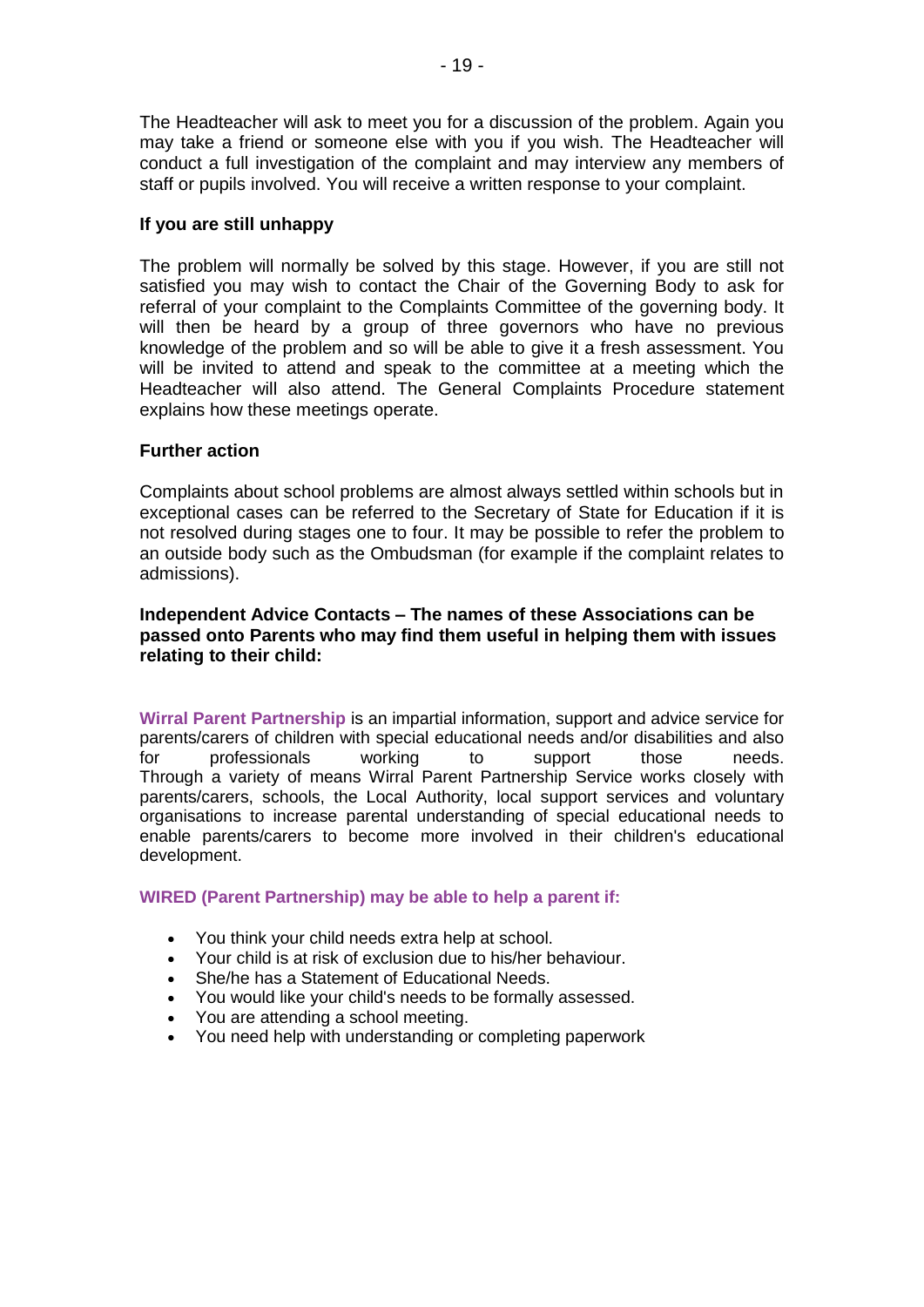#### **WIRED ADDRESS**

Wirral Business Park Arrowe Brook Road Upton, Wirral, CH49 1SX Tel: 0151 670 1500 Fax: 0151 670 1600

**Tel:** 0844 880 1500 **Fax:** 0151 670 1600 **Email:** [contact@wired.me.uk](mailto:ppadmin@wired.me.uk)

After all attempts and avenues have been exhausted you have the right to contact the Education Funding Agency (EFA) via the Department for Education to have the matter reviewed. They have guidelines which they follow as to whether they can investigate a complaint further, they can be contacted at:

Department for Education Castle View House East Lane Runcorn Cheshire WA7 2GJ

Website **www.education.gov.uk**

**Child Protection** – If there is a complaint received from a pupil, parent, carer regarding a School Employee then contact Local Area Designated Officer immediately on 666 4582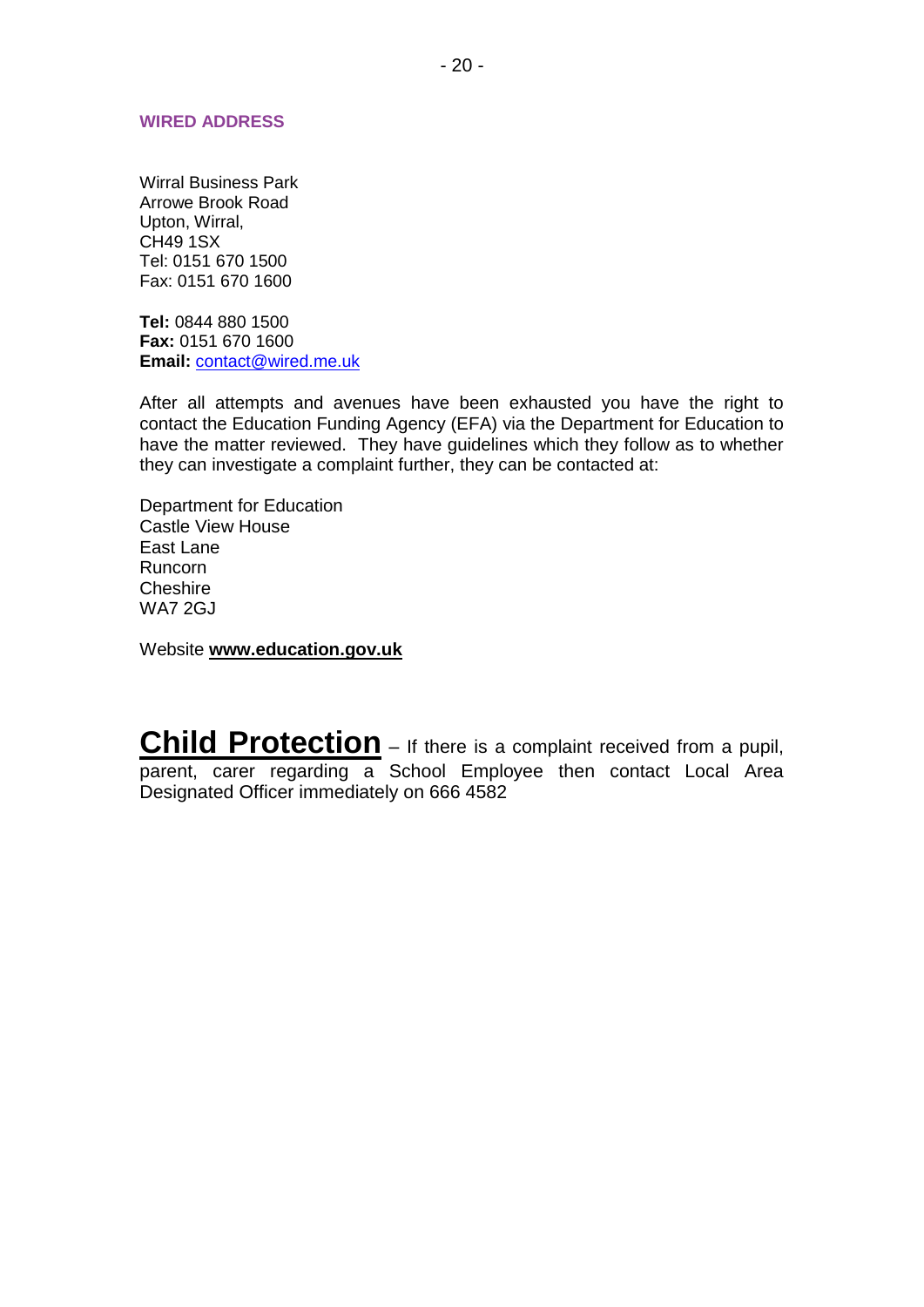**Flowchart for dealing with Complaints**